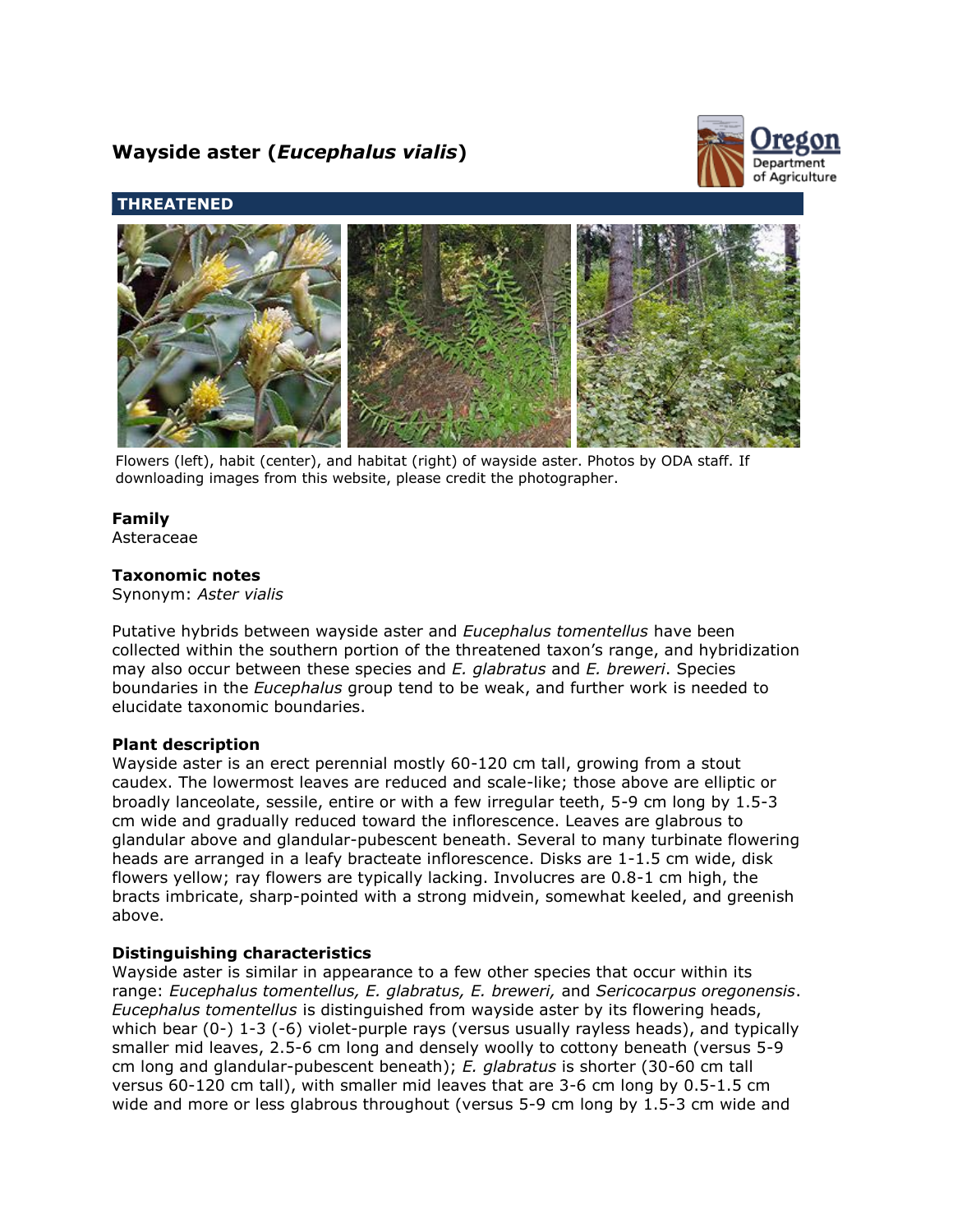glandular pubescent beneath); *E. breweri* has smaller mid leaves, 2-5 cm long by 0.6- 1.5 cm wide with glabrate and eglandular to moderately glandular and/or woolly surfaces (versus 5-9 cm long by 1.5-3 cm wide and glabrous to glandular above and glandular-pubescent below); *Sericocarpus oregonensis* has white to cream disk flowers and 2-6 ray flowers (versus typically rayless heads with yellow disk flowers). Wayside aster likely hybridizes with the other *Eucephalus* species with which it occurs, complicating identification within the genus.

#### **When to survey**

Surveys for wayside aster should be completed when the species is in flower or fruit, typically from July through September.

#### **Habitat**

This species occupies a range of habitat types, including dense coniferous forests, open deciduous woodlands, grassy balds, and exposed serpentine slopes. It is often found in relatively open areas in the understory of mixed coniferous/hardwood forests, along roadsides, and on open slopes and prairie balds. Most populations occur at elevations ranging from 150-450 m (490-1480 ft), although the species is found at a few high elevation sites at up to 2040 m (6680 ft). The open habitat preferred by wayside aster is thought to have been historically maintained by frequent fires. In areas where reduced canopy cover allows high levels of light to reach the ground, higher levels of reproduction and vigor have been observed among wayside aster plants compared to those growing in closed canopy conditions.

Due to the variety of habitats in which wayside aster occurs, it is associated with a broad range of species. Associated overstory tree species include *Abies grandis, Acer macrophyllum, Alnus rubra, Arbutus menziesii, Chrysolepis chrysophylla, Cornus nuttallii, Corylus cornuta, Prunus virginiana, Pseudotsuga menziesii, Quercus garryana, Rhamnus purshiana, Thuja plicata, Tsuga heterophylla*, and (in the southern portion of its range) *Quercus kelloggii*. Common understory associates include *Acer circinatum, Achlys triphylla, Amelanchier alnifolia, Berberis nervosa, Ceanothus velutinus, Cytisus scoparius, Gaultheria shallon, Holodiscus discolor, Lathyrus nevadensis, Linnaea borealis, Lonicera hispidula, Oxalis suksdorfii, Polystichum munitum, Pteridium aquilinum, Rubus laciniatus, R. parviflorus, R. ursinus, Symphoricarpos albus, Thermopsis* sp*., Toxicodendron diversilobum,* and *Vancouveria hexandra*.

#### **Range**

Wayside aster ranges from Linn County in western Oregon south to northern California. Most occurrences of the species are found in Oregon, although a few are reported from Del Norte and Humboldt counties in California. Wayside aster occurs within three different ecoregions: Klamath Mountains, West Cascade Range and Crest, and Willamette Valley.

## **Oregon counties**

Douglas, Jackson, Josephine, Lane, Linn

#### **Federal status**

Species of Concern

## **Threats**

Fire suppression results in successional encroachment of understory brush and canopy closure that reduces suitable light levels in wayside aster habitat and poses a major threat to the species. Intensive logging activities may result in direct negative impacts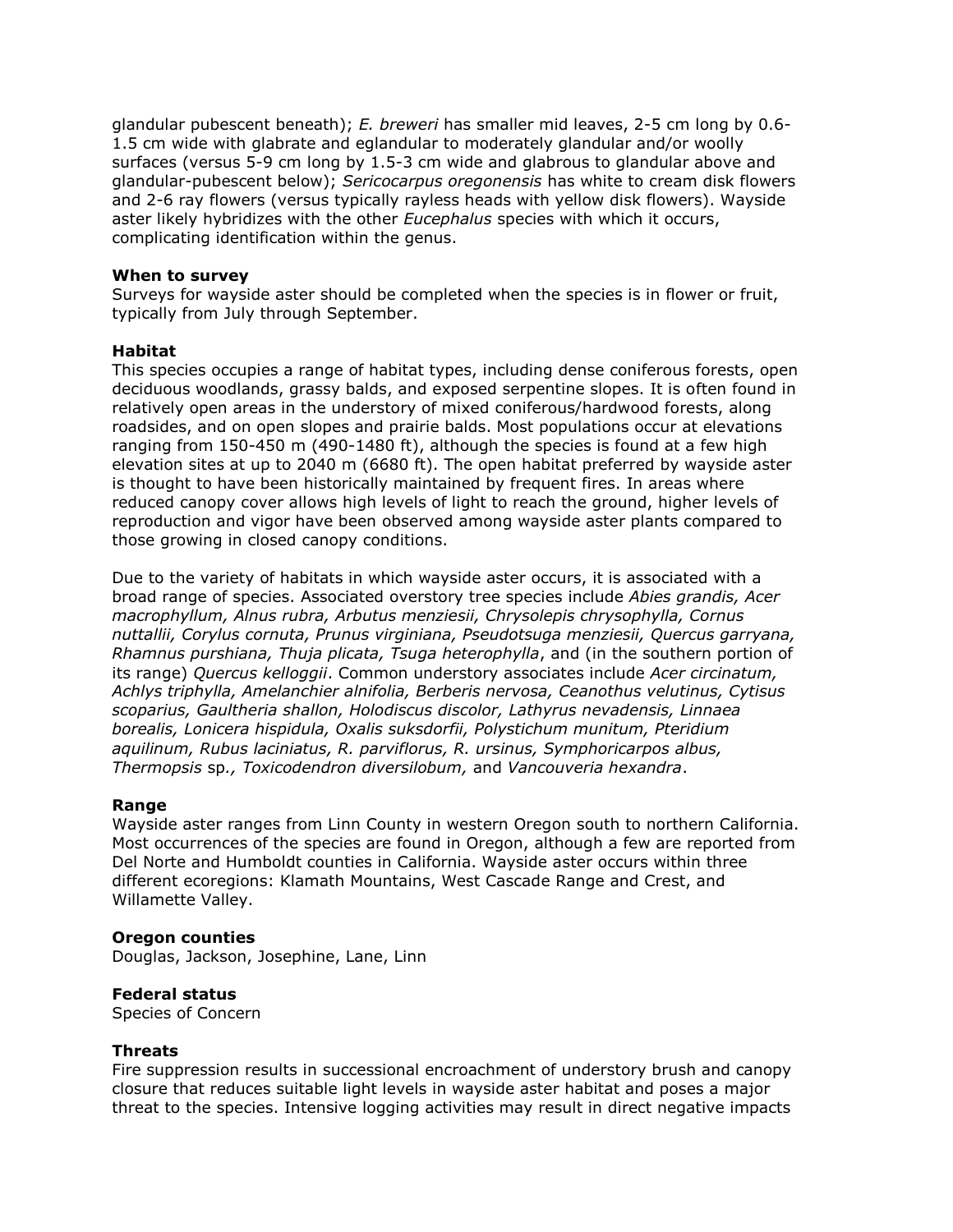to wayside aster plants and habitat, and development of dense tree plantations into closed canopy forest following timber harvest may result in the competitive exclusion of wayside aster. However, logging in the form of selective thinning may be a beneficial management tool. Exotic weed invasions, habitat fragmentation and inbreeding depression, herbivory by deer and livestock, seed predation, and roadside maintenance pose additional threats to the species. Wayside aster likely hybridizes with *Eucephalus tomentellus* and other closely related *Eucephalus* species within the southern portion of its range, which jeopardizes the genetic integrity of the rare taxon.

### **Conservation planning**

An interagency [Conservation Assessment](http://www.fs.fed.us/r6/sfpnw/issssp/documents/planning-docs/20050127-vasc-eucephalus-vialis.doc) (MS Word document, 255 kB) with management recommendations for wayside aster was updated by the U.S. Forest Service and Bureau of Land Management in 2005.

An interagency [Conservation Agreemen](http://www.fs.fed.us/r6/sfpnw/issssp/documents/planning-docs/cag-vp-euvi-20061201.pdf)t (pdf document, 677 kB) for wayside aster was developed by the U.S. Bureau of Land Management, U.S. Forest Service, and U.S. Fish and Wildlife Service in 2006.

#### **Did you know?**

Wayside aster was first collected in 1918 near Eugene, Oregon. Attempts to relocate the species after the late 1930s were unsuccessful, and many believed the species was extinct. Then, in 1980, Georgia Mason, former curator of the University of Oregon herbarium, discovered the species on Mt. Pisgah near Eugene. Subsequent surveys have resulted in the location of numerous additional occurrences of wayside aster.

#### **References**

Allen, G. A. 2006. *Eucephalus*. In: Flora of North America Editorial Committee, eds. 1993+. Flora of North America North of Mexico. 16+ vols. New York and Oxford. Vol. 20, pp. 39-42. Available at

[http://www.efloras.org/florataxon.aspx?flora\\_id=1&taxon\\_id=112258.](http://www.efloras.org/florataxon.aspx?flora_id=1&taxon_id=112258) Accessed December 21, 2010.

BLM (Bureau of Land Management), USFS (U.S. Forest Service), and USFWS (U.S. Fish and Wildlife Service). 2006. Interagency Conservation Agreement for *Eucephalus vialis* (wayside aster). Bureau of Land Management, Eugene, Roseburg, and Medford Districts, U.S. Forest Service, Rogue River-Siskiyou National Forest, and U.S. Fish and Wildlife Service, Roseburg Field Office, Eugene, Oregon. Available at [http://www.fs.fed.us/r6/sfpnw/issssp/documents/planning-docs/cag-vp-euvi-](http://www.fs.fed.us/r6/sfpnw/issssp/documents/planning-docs/cag-vp-euvi-20061201.pdf)[20061201.pdf](http://www.fs.fed.us/r6/sfpnw/issssp/documents/planning-docs/cag-vp-euvi-20061201.pdf) (pdf document, 677 kB). Accessed December 29, 2010.

Bradshaw, R. V. 1921. A new Oregon *Eucephalus*. Torreya 20: 122-123.

Cronquist, A. 1955. *Aster* in: C. L. Hitchcock, A. Cronquist, M. Owenby and J. W. Thompson, editors. Vascular plants of the Pacific Northwest. Part 5. University of Washington Press, Seattle.

Gisler, S. D. 2004. Developing biogeographically based population introduction protocols for at-risk Willamette Valley plant species. Report to U.S. Fish and Wildlife Service, Portland, Oregon. Native Plant Conservation Program, Oregon Department of Agriculture, Salem, Oregon.